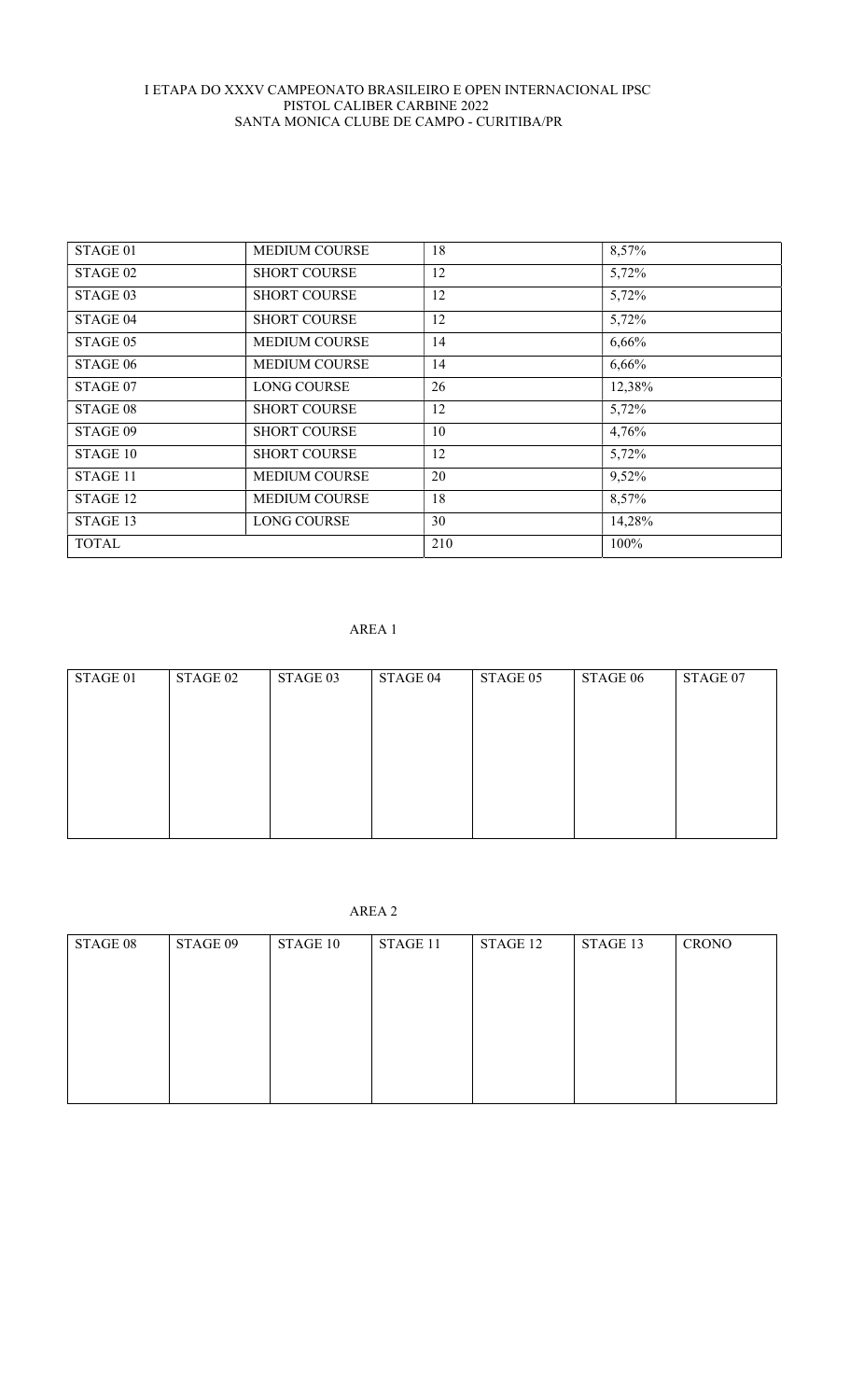

| COF:              | Medium Course<br>Stage 1             |                          |               |                                                                                                  |                   |
|-------------------|--------------------------------------|--------------------------|---------------|--------------------------------------------------------------------------------------------------|-------------------|
| Targets:          | <b>IPSC</b> targets                  | IPSC mini-targets        | IPSC poppers. | IPSC mini poppers                                                                                | IPSC metal plates |
|                   |                                      |                          |               |                                                                                                  |                   |
|                   | 9                                    | $\overline{\phantom{a}}$ |               | $\,$                                                                                             |                   |
| Distance:         |                                      | Rounds to be             | 18            | Max. points:                                                                                     | 90                |
|                   |                                      | scored:                  |               |                                                                                                  |                   |
| The firearm ready | <b>CONDITION 1</b>                   |                          |               |                                                                                                  |                   |
| condition:        |                                      |                          |               |                                                                                                  |                   |
| Start position:   |                                      |                          |               | Inside the demarcated area, gun in the ready condition, held in both hes, stock touching the     |                   |
|                   |                                      |                          |               | competitor at hip level, barrel parallel to the ground, trigger guard downwards, muzzle pointing |                   |
|                   |                                      |                          |               | downrange with the fingers outside the trigger guard, as demonstrated by RO.                     |                   |
| Start signal:     | Audible signal                       |                          |               |                                                                                                  |                   |
| Procedure:        | At the start signal, engage targets. |                          |               |                                                                                                  |                   |
| Remarks:          |                                      |                          |               |                                                                                                  |                   |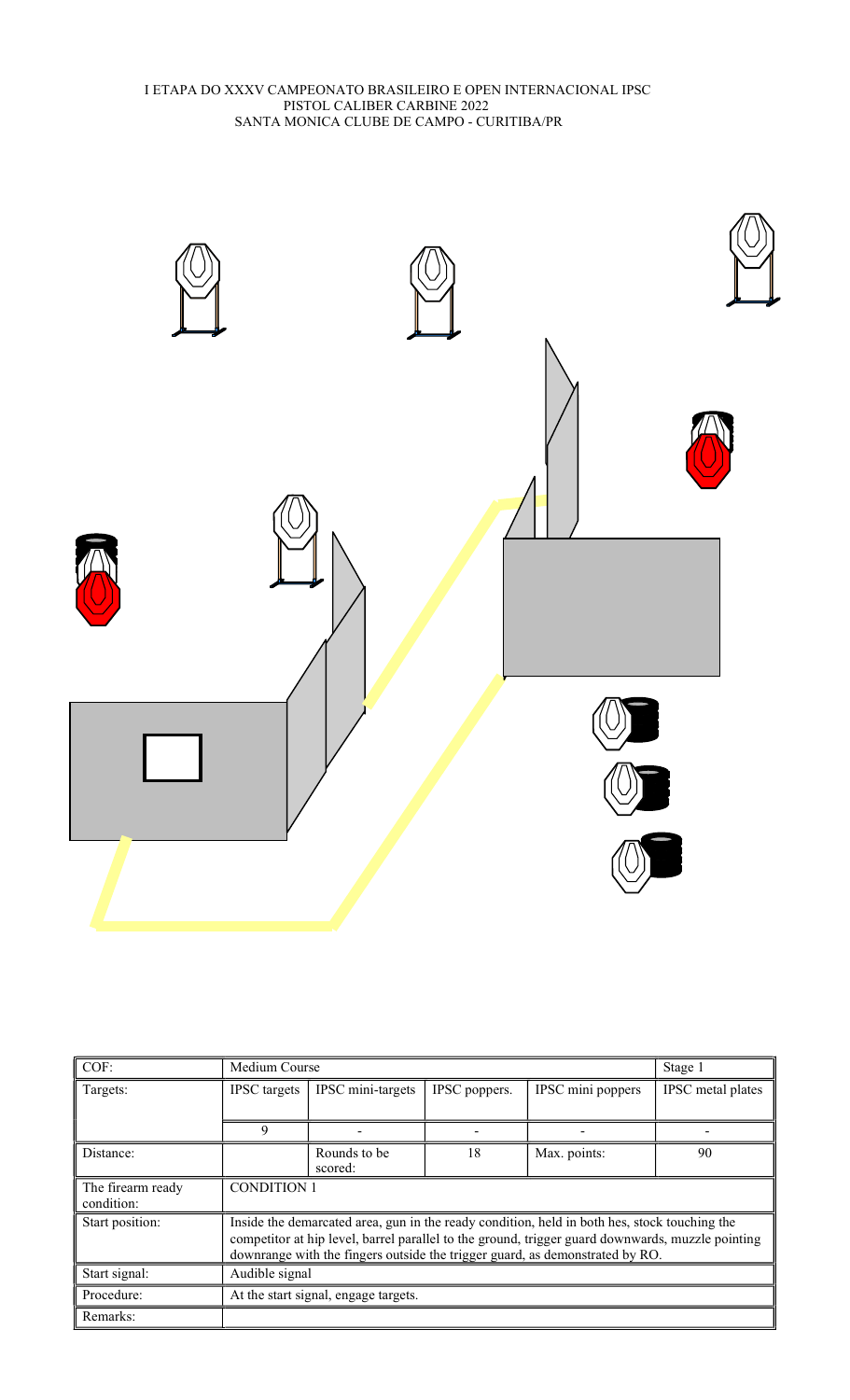

| COF:                            | <b>Short Course</b>                                                                                                                                                                                                                                                              |                         |               |                   | Stage 2           |  |  |
|---------------------------------|----------------------------------------------------------------------------------------------------------------------------------------------------------------------------------------------------------------------------------------------------------------------------------|-------------------------|---------------|-------------------|-------------------|--|--|
| Targets:                        | <b>IPSC</b> targets                                                                                                                                                                                                                                                              | IPSC mini targets       | IPSC poppers. | IPSC mini poppers | IPSC metal plates |  |  |
|                                 |                                                                                                                                                                                                                                                                                  |                         |               |                   |                   |  |  |
|                                 |                                                                                                                                                                                                                                                                                  |                         |               |                   |                   |  |  |
| Distance:                       |                                                                                                                                                                                                                                                                                  | Rounds to be<br>scored: | 12            | Max. points:      | 60                |  |  |
| The firearm ready<br>condition: | <b>CONDITION 1</b>                                                                                                                                                                                                                                                               |                         |               |                   |                   |  |  |
| Start position:                 | Inside the demarcated area, gun in the ready condition, held in both hes, stock touching the<br>competitor at hip level, barrel parallel to the ground, trigger guard downwards, muzzle pointing<br>downrange with the fingers outside the trigger guard, as demonstrated by RO. |                         |               |                   |                   |  |  |
| Start signal:                   | Audible signal                                                                                                                                                                                                                                                                   |                         |               |                   |                   |  |  |
| Procedure:                      | At the start signal, engage targets.                                                                                                                                                                                                                                             |                         |               |                   |                   |  |  |
| Remarks:                        |                                                                                                                                                                                                                                                                                  |                         |               |                   |                   |  |  |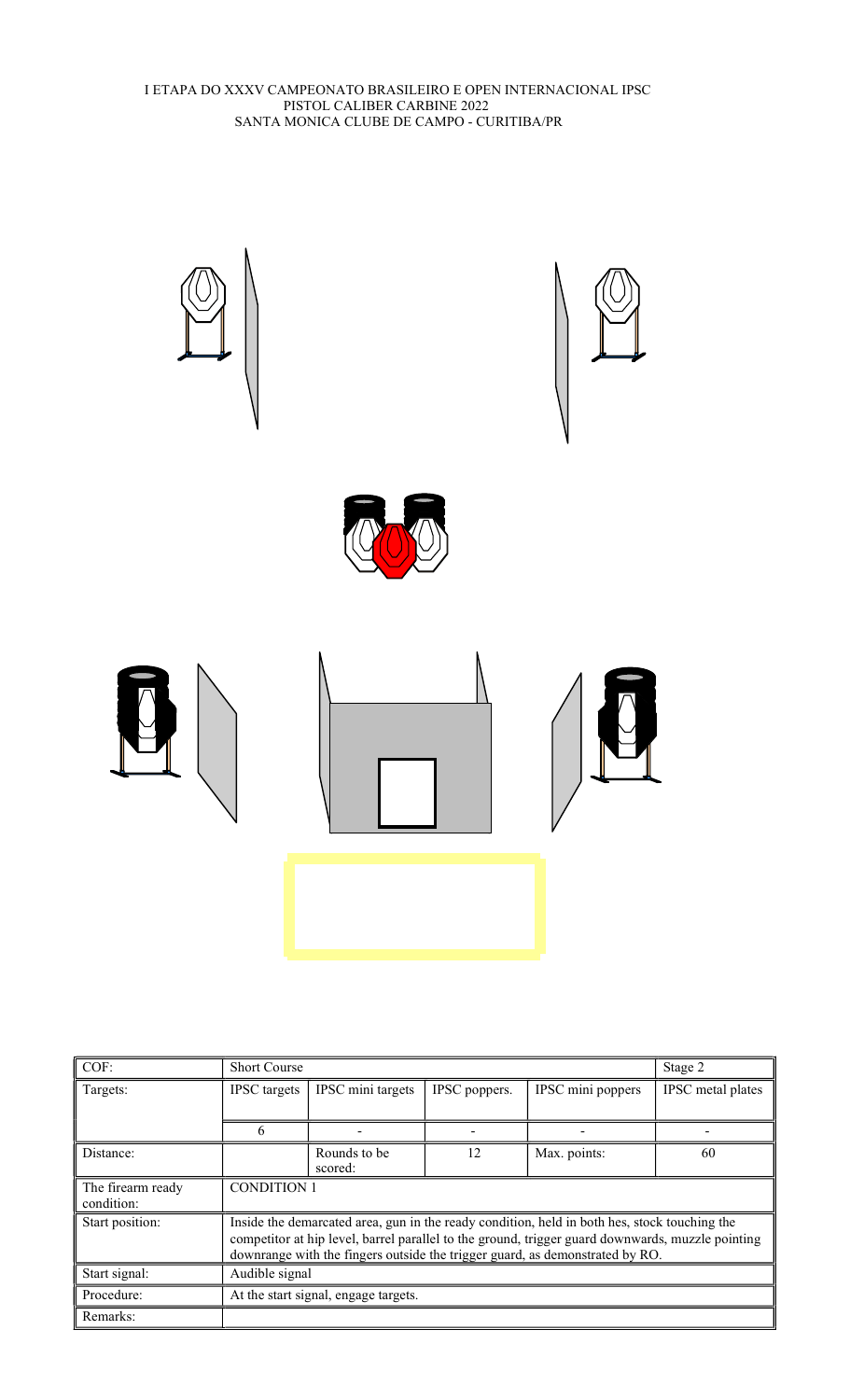

| COF:                            | <b>Short Course</b>                  |                                                                                                                                                                                                                                                                                  |               |                   | Stage 3           |  |  |
|---------------------------------|--------------------------------------|----------------------------------------------------------------------------------------------------------------------------------------------------------------------------------------------------------------------------------------------------------------------------------|---------------|-------------------|-------------------|--|--|
| Targets:                        | <b>IPSC</b> targets                  | IPSC mini targets                                                                                                                                                                                                                                                                | IPSC poppers. | IPSC mini poppers | IPSC metal plates |  |  |
|                                 | 5                                    |                                                                                                                                                                                                                                                                                  |               |                   | 2                 |  |  |
| Distance:                       |                                      | Rounds to be<br>scored:                                                                                                                                                                                                                                                          | 12            | Max. points:      | 60                |  |  |
| The firearm ready<br>condition: | <b>CONDITION 1</b>                   |                                                                                                                                                                                                                                                                                  |               |                   |                   |  |  |
| Start position:                 |                                      | Inside the demarcated area, gun in the ready condition, held in both hes, stock touching the<br>competitor at hip level, barrel parallel to the ground, trigger guard downwards, muzzle pointing<br>downrange with the fingers outside the trigger guard, as demonstrated by RO. |               |                   |                   |  |  |
| Start signal:                   | Audible signal                       |                                                                                                                                                                                                                                                                                  |               |                   |                   |  |  |
| Procedure:                      | At the start signal, engage targets. |                                                                                                                                                                                                                                                                                  |               |                   |                   |  |  |
| Remarks:                        |                                      |                                                                                                                                                                                                                                                                                  |               |                   |                   |  |  |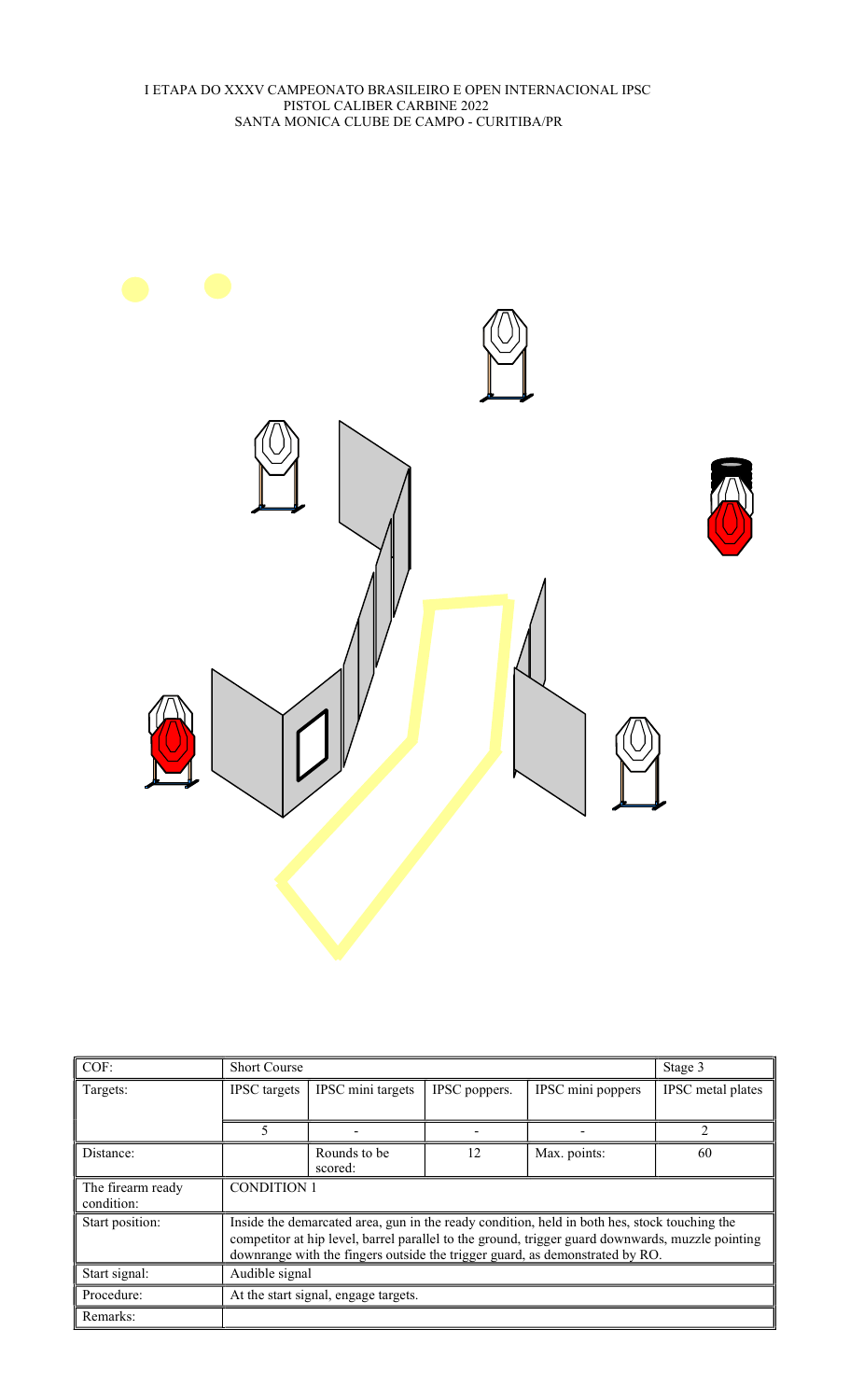

| COF:              | <b>Short Course</b>                  |                   |               |                                                                                                      | Stage 4           |
|-------------------|--------------------------------------|-------------------|---------------|------------------------------------------------------------------------------------------------------|-------------------|
| Targets:          | <b>IPSC</b> targets                  | IPSC mini targets | IPSC poppers. | IPSC mini poppers                                                                                    | IPSC metal plates |
|                   |                                      |                   |               |                                                                                                      |                   |
|                   | 4                                    |                   |               |                                                                                                      |                   |
| Distance:         |                                      | Rounds to be      | 12            | Max. points:                                                                                         | 60                |
|                   |                                      | scored:           |               |                                                                                                      |                   |
| The firearm ready | <b>CONDITION 3</b>                   |                   |               |                                                                                                      |                   |
| condition:        |                                      |                   |               |                                                                                                      |                   |
| Start position:   |                                      |                   |               | Standing, heels against the start line, gun in the ready condition, held in both hes, stock touching |                   |
|                   |                                      |                   |               | the competitor at hip level, barrel parallel to the ground, trigger guard downwards, muzzle          |                   |
|                   |                                      |                   |               | pointing downrange with the fingers outside the trigger guard, as demonstrated by RO.                |                   |
| Start signal:     | Audible signal                       |                   |               |                                                                                                      |                   |
| Procedure:        | At the start signal, engage targets. |                   |               |                                                                                                      |                   |
| Remarks:          |                                      |                   |               |                                                                                                      |                   |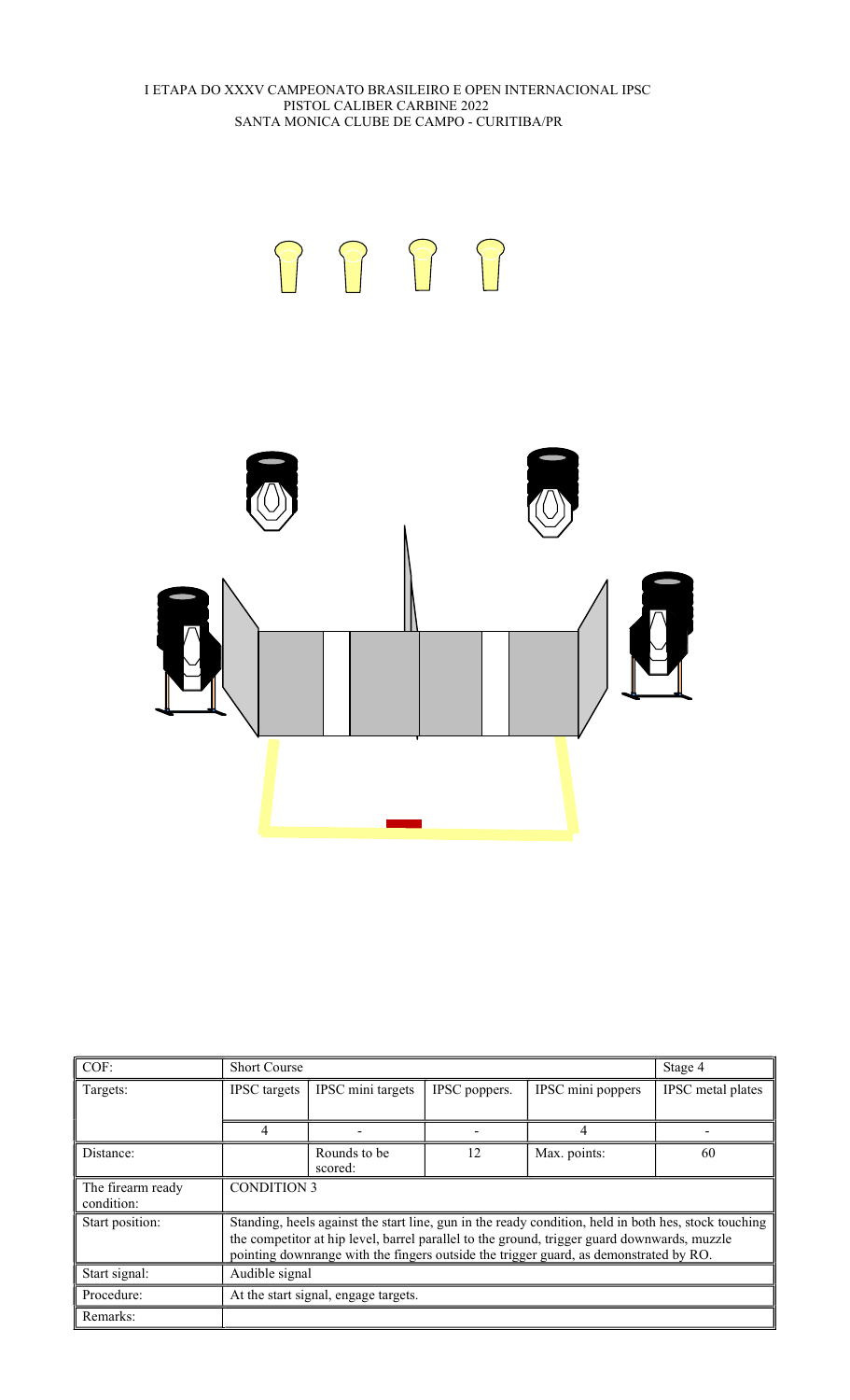

| COF:                            |                     | Medium Course                                                                                                                                                                                                                                                                    |               |                   |                   |  |  |
|---------------------------------|---------------------|----------------------------------------------------------------------------------------------------------------------------------------------------------------------------------------------------------------------------------------------------------------------------------|---------------|-------------------|-------------------|--|--|
| Targets:                        | <b>IPSC</b> targets | IPSC mini targets                                                                                                                                                                                                                                                                | IPSC poppers. | IPSC mini poppers | IPSC metal plates |  |  |
|                                 |                     |                                                                                                                                                                                                                                                                                  |               |                   |                   |  |  |
|                                 |                     |                                                                                                                                                                                                                                                                                  |               |                   |                   |  |  |
| Distance:                       |                     | Rounds to be<br>scored:                                                                                                                                                                                                                                                          | 14            | Max. points:      | 70                |  |  |
| The firearm ready<br>condition: | <b>CONDITION 1</b>  |                                                                                                                                                                                                                                                                                  |               |                   |                   |  |  |
| Start position:                 |                     | Inside the demarcated area, gun in the ready condition, held in both hes, stock touching the<br>competitor at hip level, barrel parallel to the ground, trigger guard downwards, muzzle pointing<br>downrange with the fingers outside the trigger guard, as demonstrated by RO. |               |                   |                   |  |  |
| Start signal:                   | Audible signal      |                                                                                                                                                                                                                                                                                  |               |                   |                   |  |  |
| Procedure:                      |                     | At the start signal, engage targets.                                                                                                                                                                                                                                             |               |                   |                   |  |  |
| Remarks:                        |                     |                                                                                                                                                                                                                                                                                  |               |                   |                   |  |  |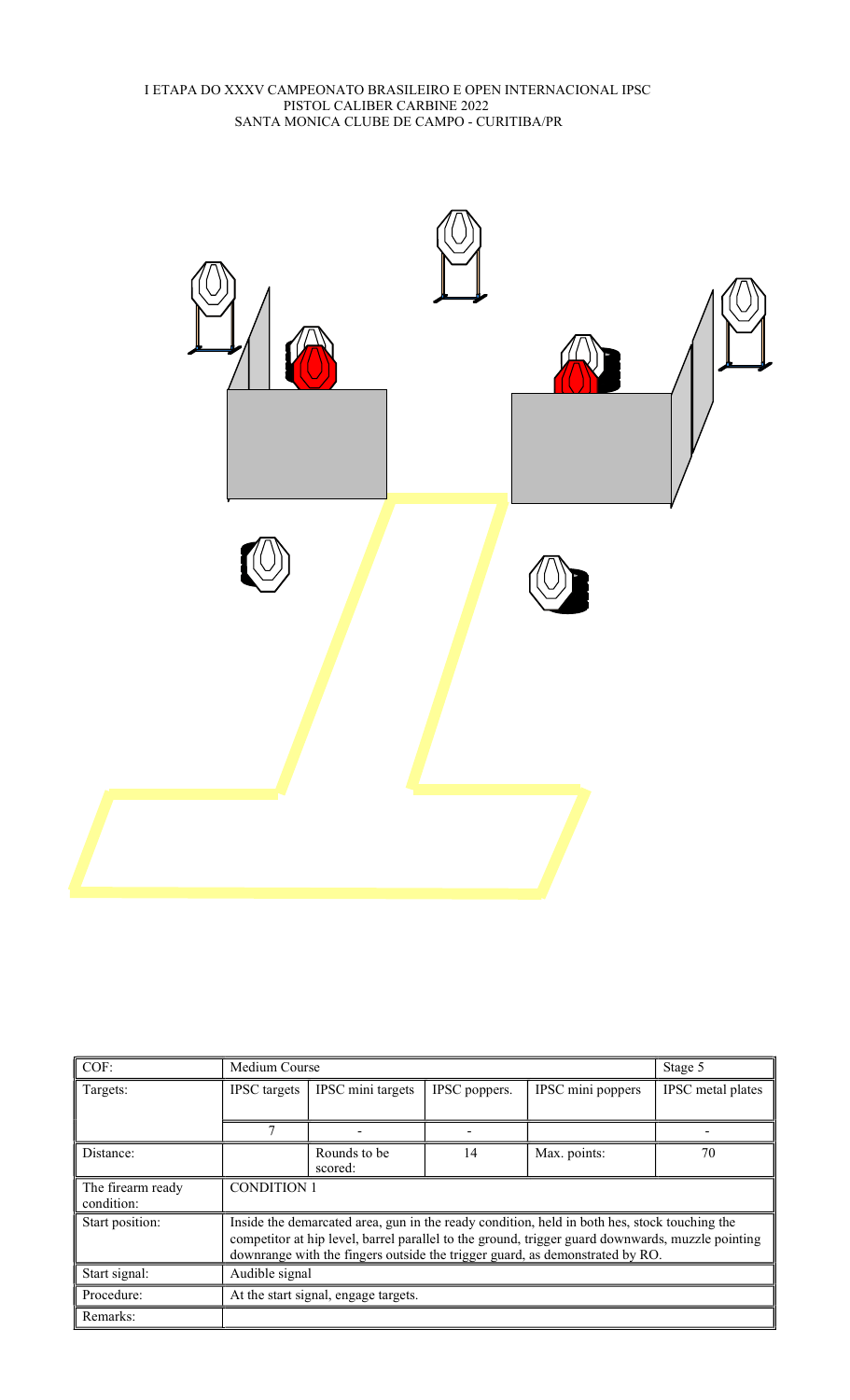

| $COF$ :                         | Medium Course                        | Stage 6                                                                                                                                                                                                                                                                          |               |                   |                   |  |  |
|---------------------------------|--------------------------------------|----------------------------------------------------------------------------------------------------------------------------------------------------------------------------------------------------------------------------------------------------------------------------------|---------------|-------------------|-------------------|--|--|
| Targets:                        | <b>IPSC</b> targets                  | IPSC mini targets                                                                                                                                                                                                                                                                | IPSC poppers. | IPSC mini poppers | IPSC metal plates |  |  |
|                                 |                                      |                                                                                                                                                                                                                                                                                  |               |                   |                   |  |  |
|                                 | h                                    | $\overline{\phantom{0}}$                                                                                                                                                                                                                                                         |               | 6                 |                   |  |  |
| Distance:                       |                                      | Rounds to be<br>scored:                                                                                                                                                                                                                                                          | 14            | Max. points:      | 70                |  |  |
| The firearm ready<br>condition: | <b>CONDITION 1</b>                   |                                                                                                                                                                                                                                                                                  |               |                   |                   |  |  |
| Start position:                 |                                      | Inside the demarcated area, gun in the ready condition, held in both hes, stock touching the<br>competitor at hip level, barrel parallel to the ground, trigger guard downwards, muzzle pointing<br>downrange with the fingers outside the trigger guard, as demonstrated by RO. |               |                   |                   |  |  |
| Start signal:                   | Audible signal.                      |                                                                                                                                                                                                                                                                                  |               |                   |                   |  |  |
| Procedure:                      | At the start signal, engage targets. |                                                                                                                                                                                                                                                                                  |               |                   |                   |  |  |
| Remarks:                        |                                      |                                                                                                                                                                                                                                                                                  |               |                   |                   |  |  |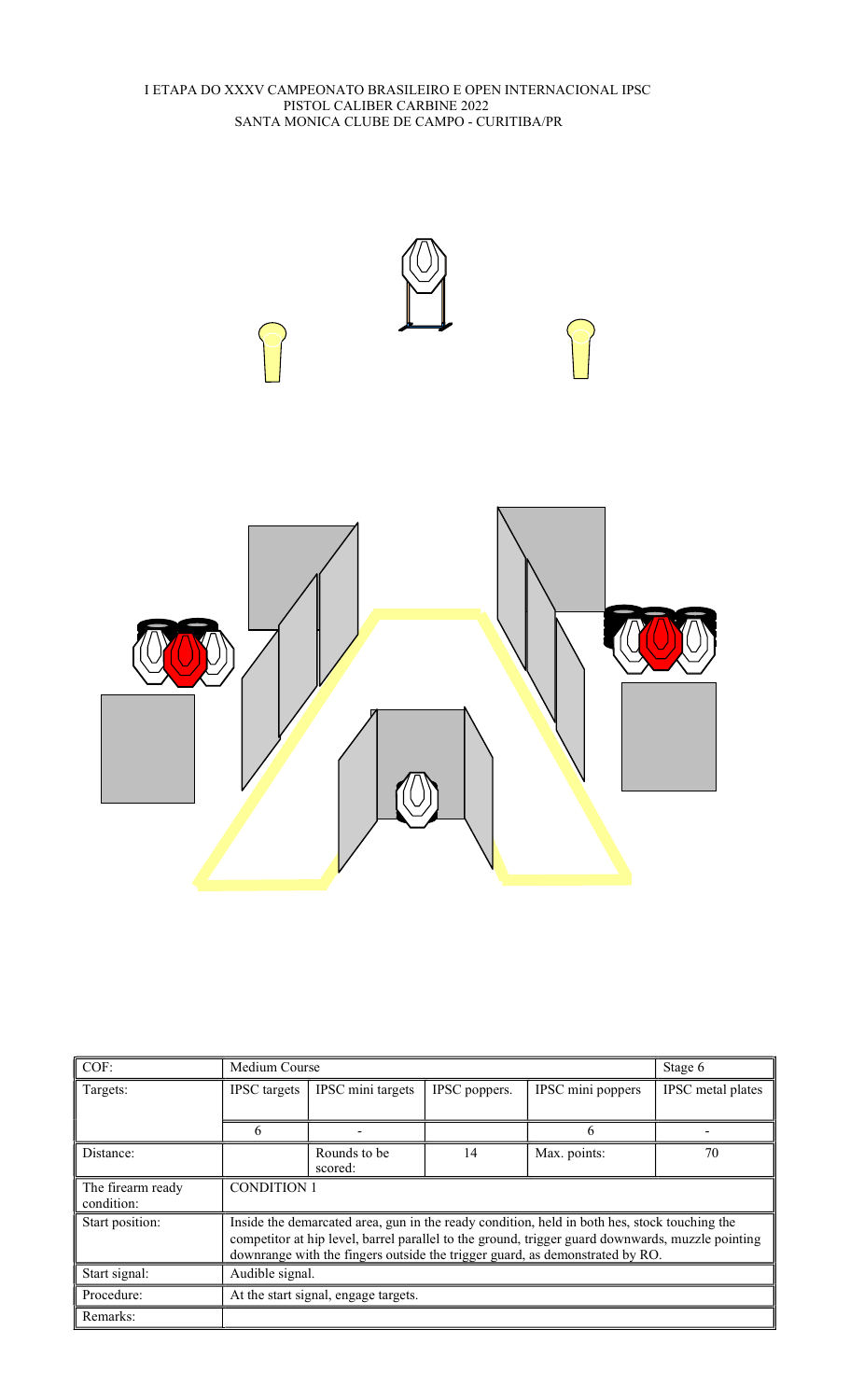

| COF:              | Long Course                                                                           |                                            |               |                                                                                                      | Stage 7           |  |
|-------------------|---------------------------------------------------------------------------------------|--------------------------------------------|---------------|------------------------------------------------------------------------------------------------------|-------------------|--|
| Targets:          | <b>IPSC</b> targets                                                                   | IPSC mini targets                          | IPSC poppers. | IPSC mini poppers                                                                                    | IPSC metal plates |  |
|                   |                                                                                       |                                            |               |                                                                                                      |                   |  |
|                   | 11                                                                                    |                                            |               | 4                                                                                                    |                   |  |
| Distance:         |                                                                                       | Rounds to be                               | 26            | Max. points:                                                                                         | 130               |  |
|                   |                                                                                       | scored:                                    |               |                                                                                                      |                   |  |
| The firearm ready | <b>CONDITION 2</b>                                                                    |                                            |               |                                                                                                      |                   |  |
| condition:        |                                                                                       |                                            |               |                                                                                                      |                   |  |
| Start position:   |                                                                                       |                                            |               | Standing, heels against the start line, gun in the ready condition, held in both hes, stock touching |                   |  |
|                   |                                                                                       |                                            |               | the competitor at hip level, barrel parallel to the ground, trigger guard downwards, muzzle          |                   |  |
|                   | pointing downrange with the fingers outside the trigger guard, as demonstrated by RO. |                                            |               |                                                                                                      |                   |  |
| Start signal:     | Audible signal.                                                                       |                                            |               |                                                                                                      |                   |  |
| Procedure:        | At the start signal, engage targets.                                                  |                                            |               |                                                                                                      |                   |  |
| Remarks:          |                                                                                       | IMP2 activates IT6, which remains visible. |               |                                                                                                      |                   |  |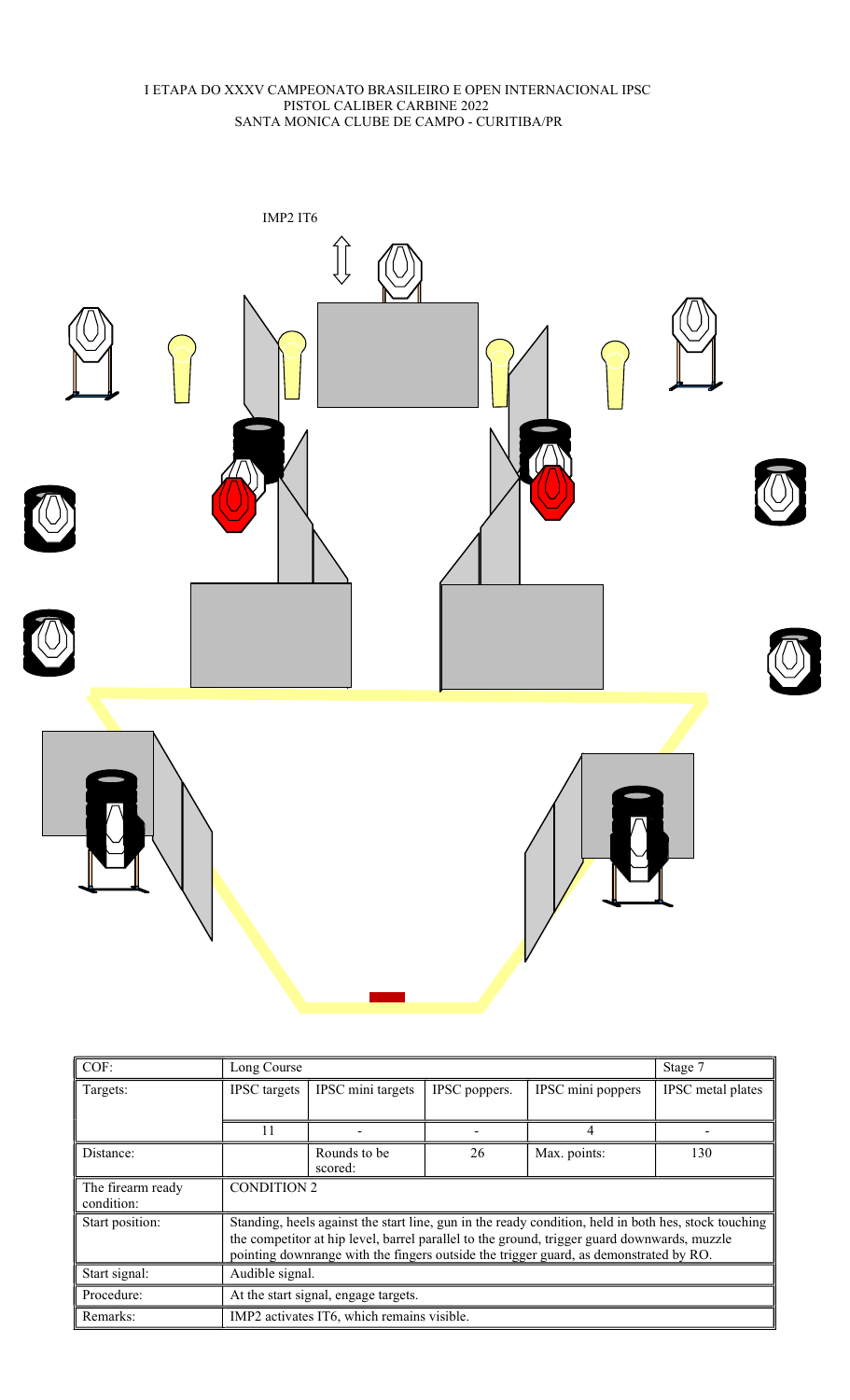

| COF:                            | <b>Short Course</b>                  |                                                                                                                                                                                                                                                                                  |               |                   |                   |  |  |
|---------------------------------|--------------------------------------|----------------------------------------------------------------------------------------------------------------------------------------------------------------------------------------------------------------------------------------------------------------------------------|---------------|-------------------|-------------------|--|--|
| Targets:                        | <b>IPSC</b> targets                  | IPSC mini targets                                                                                                                                                                                                                                                                | IPSC poppers. | IPSC mini poppers | IPSC metal plates |  |  |
|                                 | 4                                    |                                                                                                                                                                                                                                                                                  | 3             |                   |                   |  |  |
| Distance:                       |                                      | Rounds to be<br>scored:                                                                                                                                                                                                                                                          | 12            | Max. points:      | 60                |  |  |
| The firearm ready<br>condition: | <b>CONDITION 1</b>                   |                                                                                                                                                                                                                                                                                  |               |                   |                   |  |  |
| Start position:                 |                                      | Inside the demarcated area, gun in the ready condition, held in both hes, stock touching the<br>competitor at hip level, barrel parallel to the ground, trigger guard downwards, muzzle pointing<br>downrange with the fingers outside the trigger guard, as demonstrated by RO. |               |                   |                   |  |  |
| Start signal:                   | Audible signal                       |                                                                                                                                                                                                                                                                                  |               |                   |                   |  |  |
| Procedure:                      | At the start signal, engage targets. |                                                                                                                                                                                                                                                                                  |               |                   |                   |  |  |
| Remarks:                        |                                      | IP3 activates IT2, which remains visible.                                                                                                                                                                                                                                        |               |                   |                   |  |  |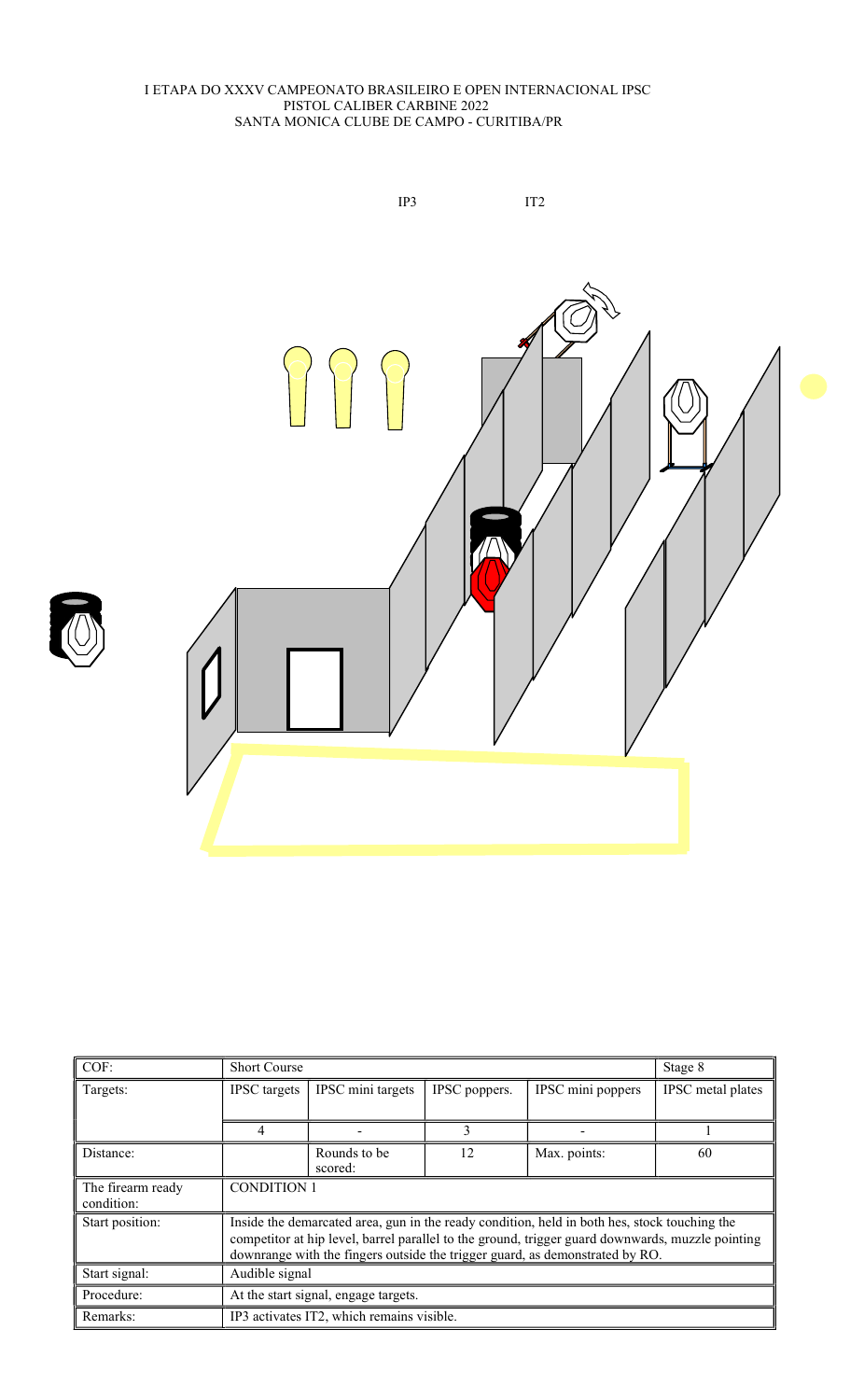

| COF:                            | <b>Short Course</b>                                                                                                                                                                                                                                                              |                         |               |                   | Stage 9           |  |
|---------------------------------|----------------------------------------------------------------------------------------------------------------------------------------------------------------------------------------------------------------------------------------------------------------------------------|-------------------------|---------------|-------------------|-------------------|--|
| Targets:                        | <b>IPSC</b> targets                                                                                                                                                                                                                                                              | IPSC mini targets       | IPSC poppers. | IPSC mini poppers | IPSC metal plates |  |
|                                 |                                                                                                                                                                                                                                                                                  |                         |               |                   |                   |  |
|                                 |                                                                                                                                                                                                                                                                                  |                         |               | $\mathcal{D}$     |                   |  |
| Distance:                       |                                                                                                                                                                                                                                                                                  | Rounds to be<br>scored: | 12            | Max. points:      | 60                |  |
| The firearm ready<br>condition: | <b>CONDITION 1</b>                                                                                                                                                                                                                                                               |                         |               |                   |                   |  |
| Start position:                 | Inside the demarcated area, gun in the ready condition, held in both hes, stock touching the<br>competitor at hip level, barrel parallel to the ground, trigger guard downwards, muzzle pointing<br>downrange with the fingers outside the trigger guard, as demonstrated by RO. |                         |               |                   |                   |  |
| Start signal:                   | Audible signal                                                                                                                                                                                                                                                                   |                         |               |                   |                   |  |
| Procedure:                      | At the start signal, engage targets.                                                                                                                                                                                                                                             |                         |               |                   |                   |  |
| Remarks:                        | IMP1, IMP2 activates IT1 and IT4, which remains visible.                                                                                                                                                                                                                         |                         |               |                   |                   |  |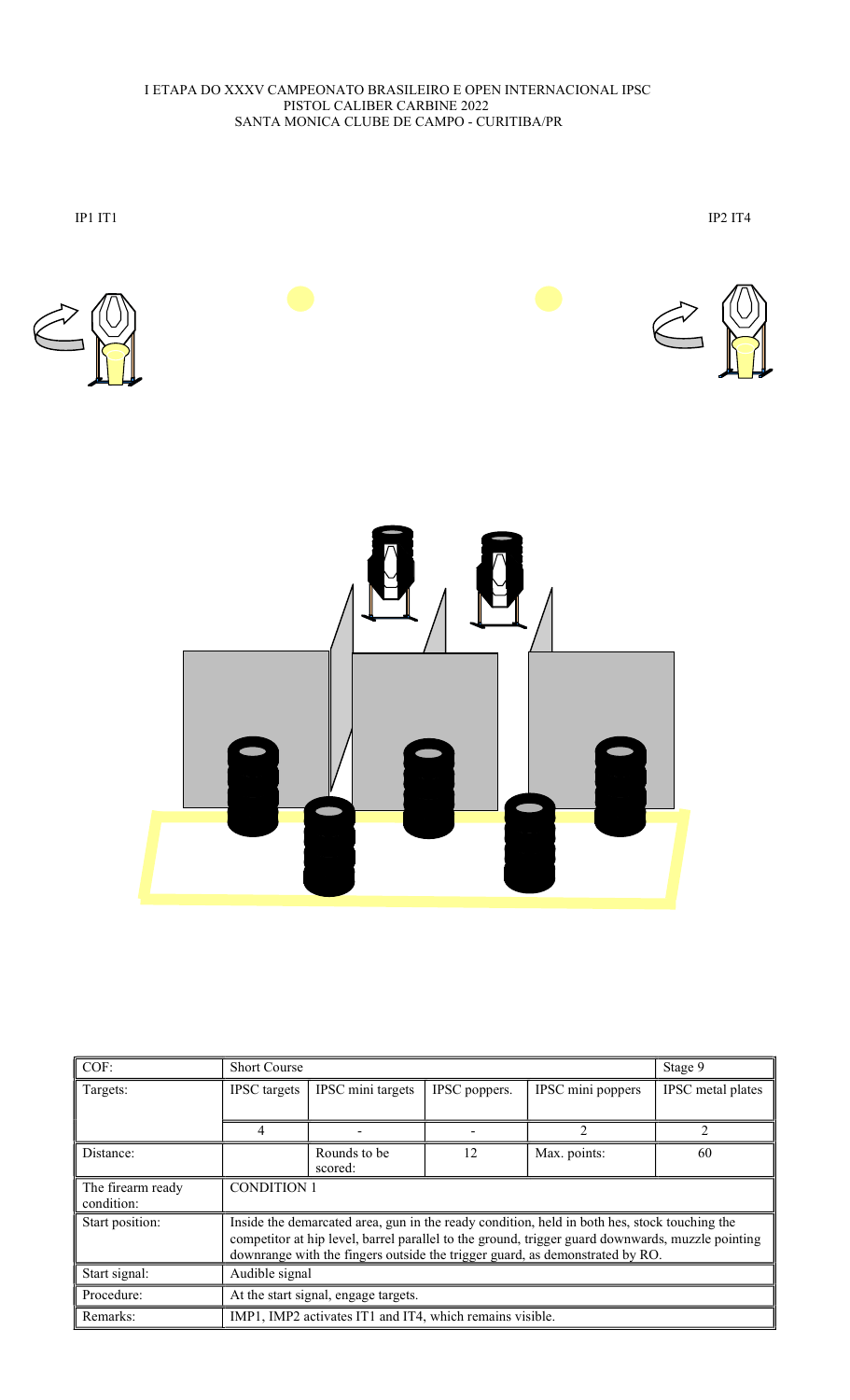

| COF:                            | <b>Short Course</b>                                |                         |               |                   | Stage 10          |  |
|---------------------------------|----------------------------------------------------|-------------------------|---------------|-------------------|-------------------|--|
| Targets:                        | <b>IPSC</b> targets                                | IPSC mini targets       | IPSC poppers. | IPSC mini poppers | IPSC metal plates |  |
|                                 |                                                    |                         |               |                   |                   |  |
|                                 | 5                                                  |                         |               |                   |                   |  |
| Distance:                       |                                                    | Rounds to be<br>scored: | 10            | Max. points:      | 50                |  |
| The firearm ready<br>condition: | CONDITION 1, on the table.                         |                         |               |                   |                   |  |
| Start position:                 | Inside the demarcated area, as demonstrated by RO. |                         |               |                   |                   |  |
| Start signal:                   | Audible signal                                     |                         |               |                   |                   |  |
| Procedure:                      | At the start signal, engage targets.               |                         |               |                   |                   |  |
| Remarks:                        |                                                    |                         |               |                   |                   |  |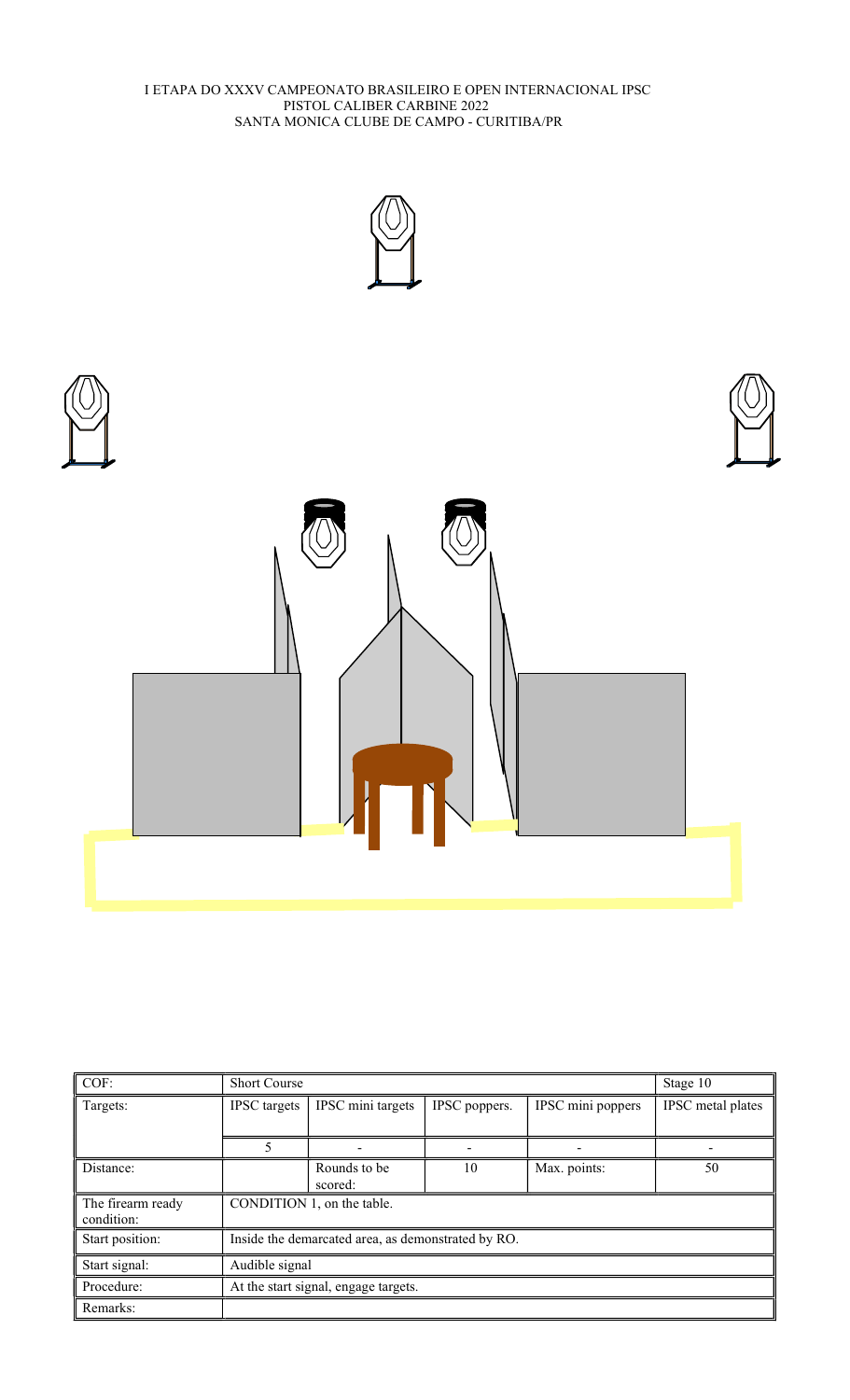

| COF:              | Medium Course                                                                                    |                   |               |                   | Stage 11          |  |
|-------------------|--------------------------------------------------------------------------------------------------|-------------------|---------------|-------------------|-------------------|--|
| Targets:          | <b>IPSC</b> targets                                                                              | IPSC mini targets | IPSC poppers. | IPSC mini poppers | IPSC metal plates |  |
|                   |                                                                                                  |                   |               |                   |                   |  |
|                   | 9                                                                                                |                   |               |                   |                   |  |
| Distance:         |                                                                                                  | Rounds to be      | 20            | Max. points:      | 100               |  |
|                   |                                                                                                  | scored:           |               |                   |                   |  |
| The firearm ready | <b>CONDITION 1</b>                                                                               |                   |               |                   |                   |  |
| condition:        |                                                                                                  |                   |               |                   |                   |  |
| Start position:   | Inside the demarcated area, gun in the ready condition, held in both hes, stock touching the     |                   |               |                   |                   |  |
|                   | competitor at hip level, barrel parallel to the ground, trigger guard downwards, muzzle pointing |                   |               |                   |                   |  |
|                   | downrange with the fingers outside the trigger guard, as demonstrated by RO.                     |                   |               |                   |                   |  |
| Start signal:     | Audible signal                                                                                   |                   |               |                   |                   |  |
| Procedure:        | At the start signal, engage targets.                                                             |                   |               |                   |                   |  |
| Remarks:          | IMP1 activates IT4 which remains visible.                                                        |                   |               |                   |                   |  |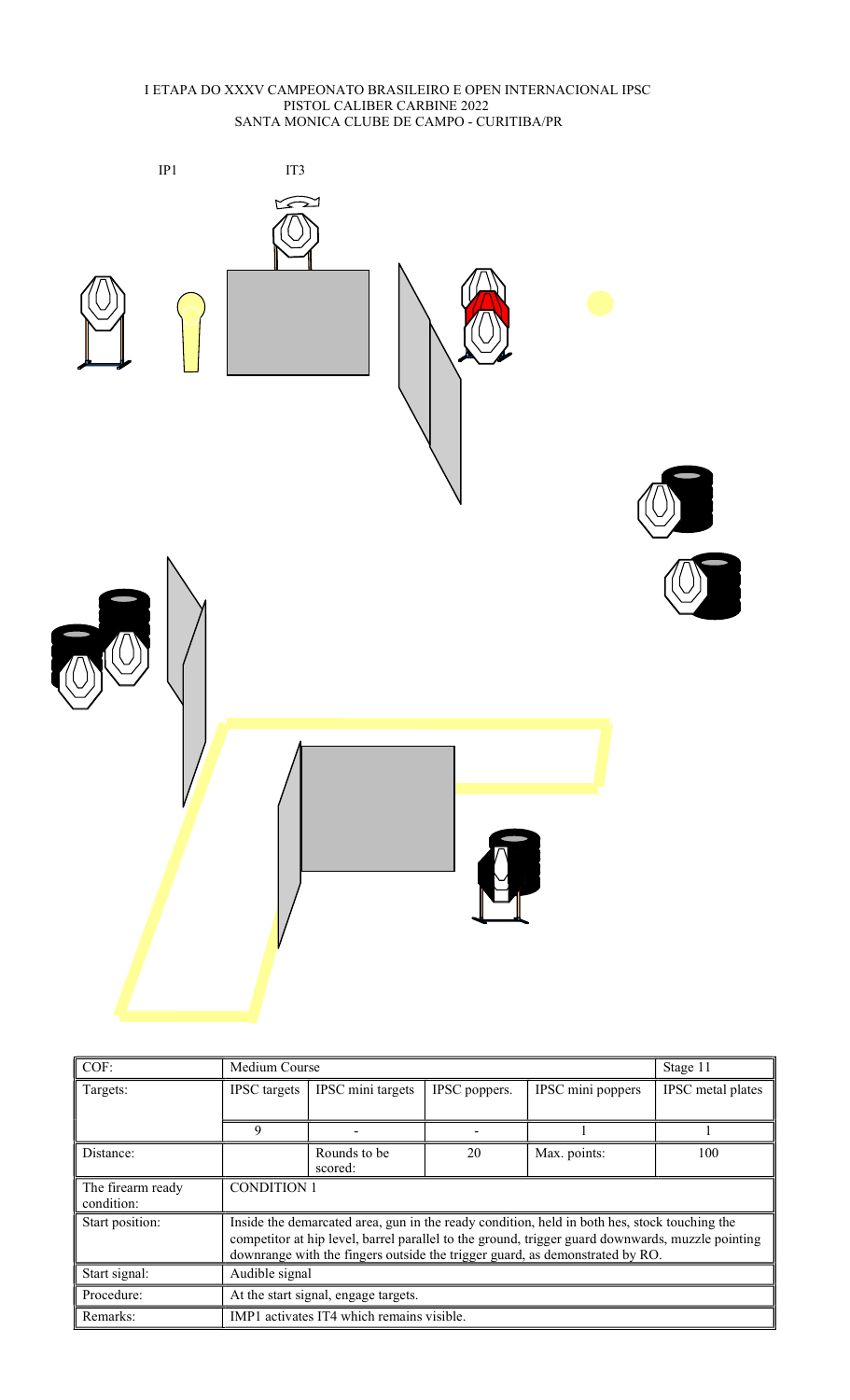

| COF:                            | Medium Course                                                                                                                                                                                                                                                                    |                         |               |                   | Stage 12          |  |
|---------------------------------|----------------------------------------------------------------------------------------------------------------------------------------------------------------------------------------------------------------------------------------------------------------------------------|-------------------------|---------------|-------------------|-------------------|--|
| Targets:                        | <b>IPSC</b> targets                                                                                                                                                                                                                                                              | IPSC mini targets       | IPSC poppers. | IPSC mini poppers | IPSC metal plates |  |
|                                 |                                                                                                                                                                                                                                                                                  |                         |               |                   |                   |  |
|                                 | 6                                                                                                                                                                                                                                                                                |                         |               | $\mathfrak{D}$    | 4                 |  |
| Distance:                       |                                                                                                                                                                                                                                                                                  | Rounds to be<br>scored: | 18            | Max. points:      | 80                |  |
| The firearm ready<br>condition: | <b>CONDITION 1</b>                                                                                                                                                                                                                                                               |                         |               |                   |                   |  |
| Start position:                 | Inside the demarcated area, gun in the ready condition, held in both hes, stock touching the<br>competitor at hip level, barrel parallel to the ground, trigger guard downwards, muzzle pointing<br>downrange with the fingers outside the trigger guard, as demonstrated by RO. |                         |               |                   |                   |  |
| Start signal:                   | Audible signal.                                                                                                                                                                                                                                                                  |                         |               |                   |                   |  |
| Procedure:                      | At the start signal, engage targets.                                                                                                                                                                                                                                             |                         |               |                   |                   |  |
| Remarks:                        | IMP1, IMP2 activates IT2 and IT4, which remains visible.                                                                                                                                                                                                                         |                         |               |                   |                   |  |